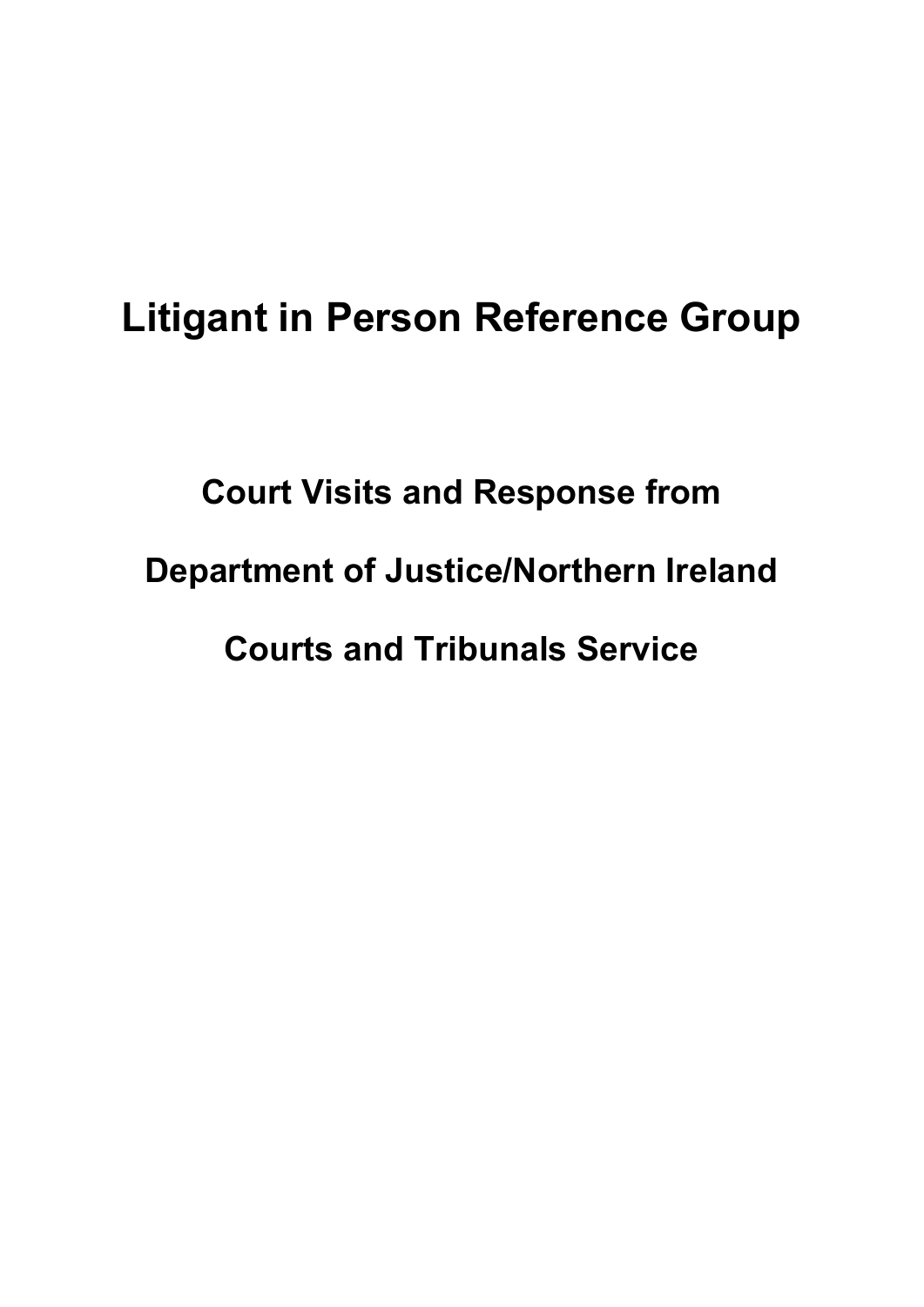#### INDEX

#### **Page**

|                                                              | 1                       |
|--------------------------------------------------------------|-------------------------|
| Litigant in Person Reference Group visit to Laganside Courts | $\overline{2}$          |
|                                                              | $\mathbf 2$             |
|                                                              | $\mathbf{2}$            |
|                                                              | $\overline{\mathbf{4}}$ |
|                                                              | 5                       |
|                                                              | 6                       |
| Litigant in Person Reference Group visit to Dungannon Court  | $\overline{7}$          |
|                                                              | $\overline{7}$          |
|                                                              | $\overline{7}$          |
|                                                              | 10                      |
|                                                              | 11                      |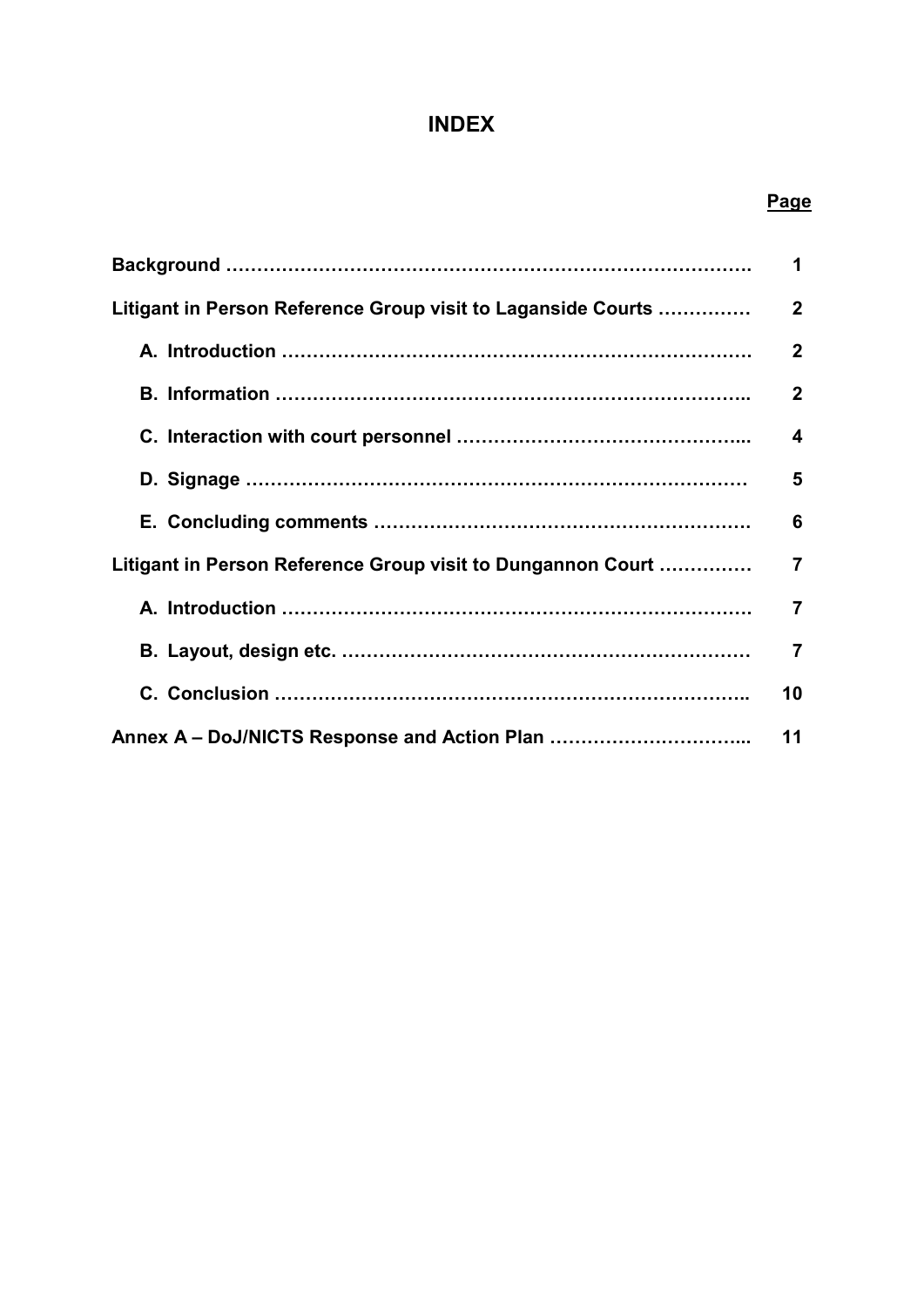#### **Background**

The Litigant in Person Reference Group visited Laganside Courts (11th April 2019) and Dungannon Court (4<sup>th</sup> October 2019) to meet local Court Managers, identify some of the particular obstacles Litigants in Person (LiPs) may face in navigating the court environment and explore potential practical solutions for overcoming those obstacles.

The individual reports on these site visits are included in the following sections below. As a result of these visits, a number of observations and suggestions were made and grouped under key themes including information, interaction with court personnel, signage and layout/design.

The Department of Justice (DoJ) and the Northern Ireland Courts and Tribunals Service (NICTS) strive to enhance and improve the experience for everyone who has cause to use the court system in Northern Ireland. For completeness Annex A details the DoJ/NICTS response to the various suggestions and recommendations made on foot of the two court visits.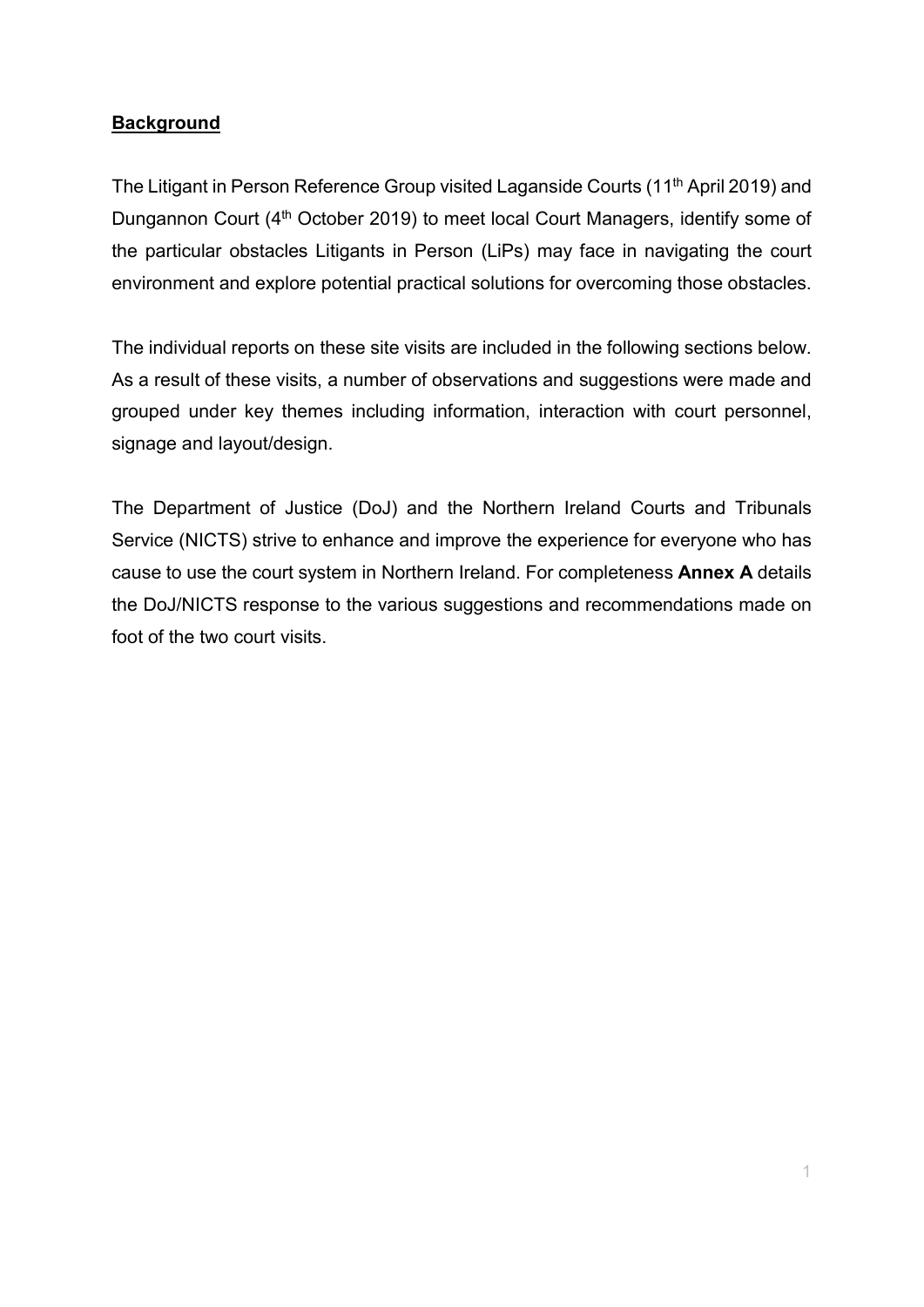#### Litigant in Person Reference Group visit to Laganside Courts

#### A. Introduction

In September 2018 the School of Law at Ulster University in partnership with the Northern Ireland Human Rights Commission (and funded by the Nuffield Foundation) published its research report "Litigants in person in Northern Ireland: barriers to legal participation," which evidenced some of the main challenges faced by litigants in person (LiPs) involved in civil or family proceedings. Following publication of that research, the Department of Justice in consultation with Ulster University and the Northern Ireland Human Rights Commission, established the Litigants in Person Reference Group, with a view to identifying ways to improve the experience of personal litigants in the courts system in Northern Ireland. The work of the Group is currently focused, on the information and support needs of LiPs and their relationships with others in the justice system.

On 11<sup>th</sup> April 2019 members of the Reference Group visited Laganside Courts with NICTS staff to identify some of the particular obstacles LiPs face in navigating the court environment and to explore potential practical solutions for overcoming those obstacles. What follows is a summary of the observations and suggestions for improvements/changes that emerged from that visit.

#### B. Information

#### **Obstacles**

- 1. There is insufficient accessible information on how to complete court forms and applications etc.
- 2. Pre-hearing correspondence from the courts is often confusing. A summons is generally issued by the opposing solicitor and does not have any covering correspondence from NICTS about court location, expectations etc.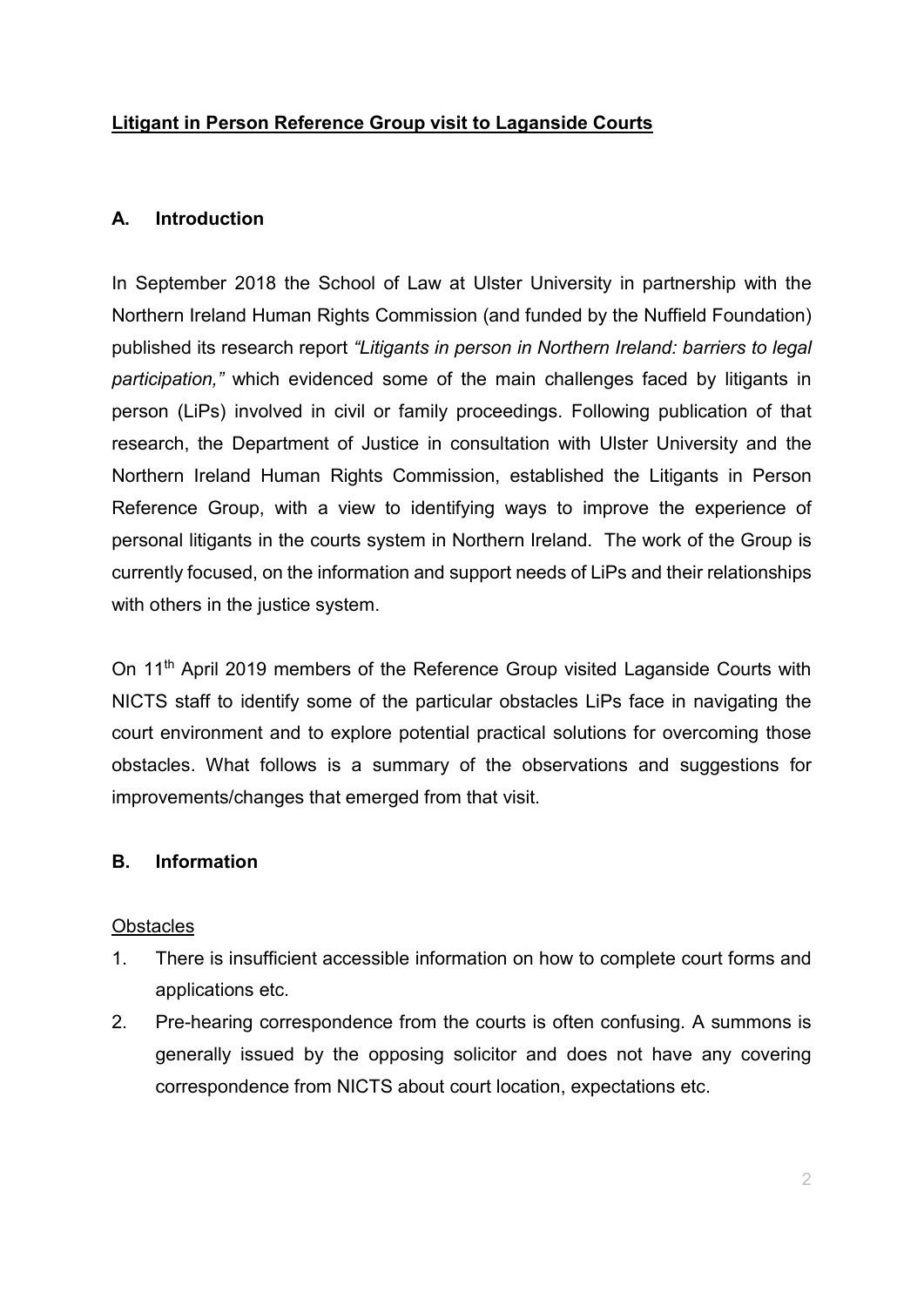- 3. It is difficult to work out what to do or where to go on arrival at the court leading to feelings of anxiety and isolation.
- 4. The information for LiPs currently displayed states what LiPs cannot do and what NICTS staff cannot do. There are no positive messages about what help is available.
- 5. It is doubtful whether LiPs would know where to access the court lists that are displayed inside the Payments & Enquiries Office.

#### Some suggested solutions

- 1. Consideration should be given to NICTS developing a webinar to guide individuals through the process of completing certain court applications and provide guidance on how to complete forms as well as information on where to go in different court buildings. A virtual reality tour (or video) of different court buildings might also be included.
- 2. Consideration should be given to including an accessible explanatory leaflet from NICTS when a summons is issued.
- 3. NICTS indicated that there is a new IT upgrade underway and this may include having video screens to display information at the entrance to the court, potentially beside or opposite the lifts.
- 4. A check-in system, similar to that used in some GP surgeries, might be considered as part of a technology upgrade where the name or ICOS number is put into a touch screen. This then provides the individual with information on which court to go to and where it is located. This also has the potential to assist court officials in ascertaining whether or not someone has turned up.
- 5. Further consideration should be given to what information it would be helpful to display in waiting areas. For example, information on how long cases may take, what time they might start, the process for calling a LiP into court, what to call the judge or the other party and what the LiP will be called (Respondent, Defendant, Plaintiff, etc). This information could be repeated on a loop on TV screens if these are part of the new IT upgrade. The alternative of having barcodes that a smartphone can scan to access the same information on the NICTS website was raised, with the caveat that not all LiPs will be familiar with or have access to smartphone technology.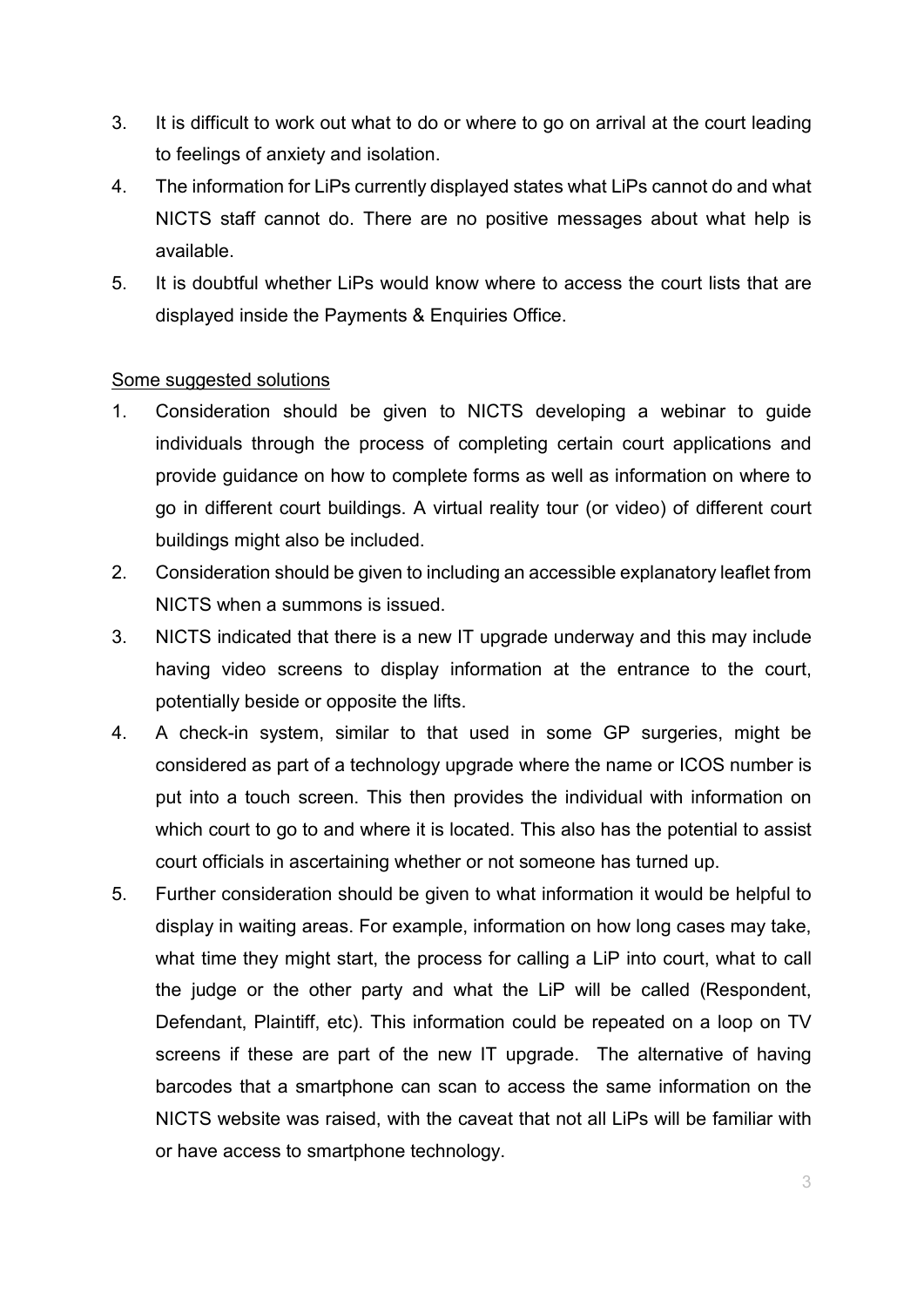- 6. It would also be helpful to provide LiPs with information about what will happen in the courtroom, beginning with where they are to sit. Consideration should be given to an allocated LiP seat (and one for any McKenzie Friend) which lawyers would be required to vacate if a LiP has a hearing. This would create consistency in approach and avoid the feeling for the LiP of being an "outsider".
- 7. It might also be helpful to include the reference numbers for Family Proceedings cases in court lists.

#### C. Interaction with court personnel

#### **Obstacles**

- 1. There is some confusion for LiPs as to the differing roles of court personnel reception staff (who provide a building information service) and Payments & Enquiries/NICTS staff (who provide a court information service).
- 2. It is often difficult for LIPs to identify and make themselves known to court clerks or G4S staff, especially when the courts are busy/in session/closed.
- 3. Although NICTS staff explained that G4S staff walk around each floor and help guide LiPs to where they need to be, G4S staff are not always immediately visible or may be busy for lengthy periods with other people/issues.

#### Suggested solutions

- 1. Consideration should be given to providing designated officers in the NICTS office who are expressly responsible for dealing with any queries that LiPs may have about their cases and who can provide or signpost a LiP to where s/he can find the particular information needed. On first contact with a LiP, NICTS should confirm how, where and when those designated officers can be contacted.
- 2. Dedicated phone-times for LiPs were suggested. NICTS staff considered they would better serve customers by being open to calls at any time.
- 3. In relation to attendance at court, consideration should be given to allocating an easily identified member of NICTS staff to provide assistance to LiPs. NICTS staff raised concern around resourcing this particularly in relation to smaller offices/court facilities.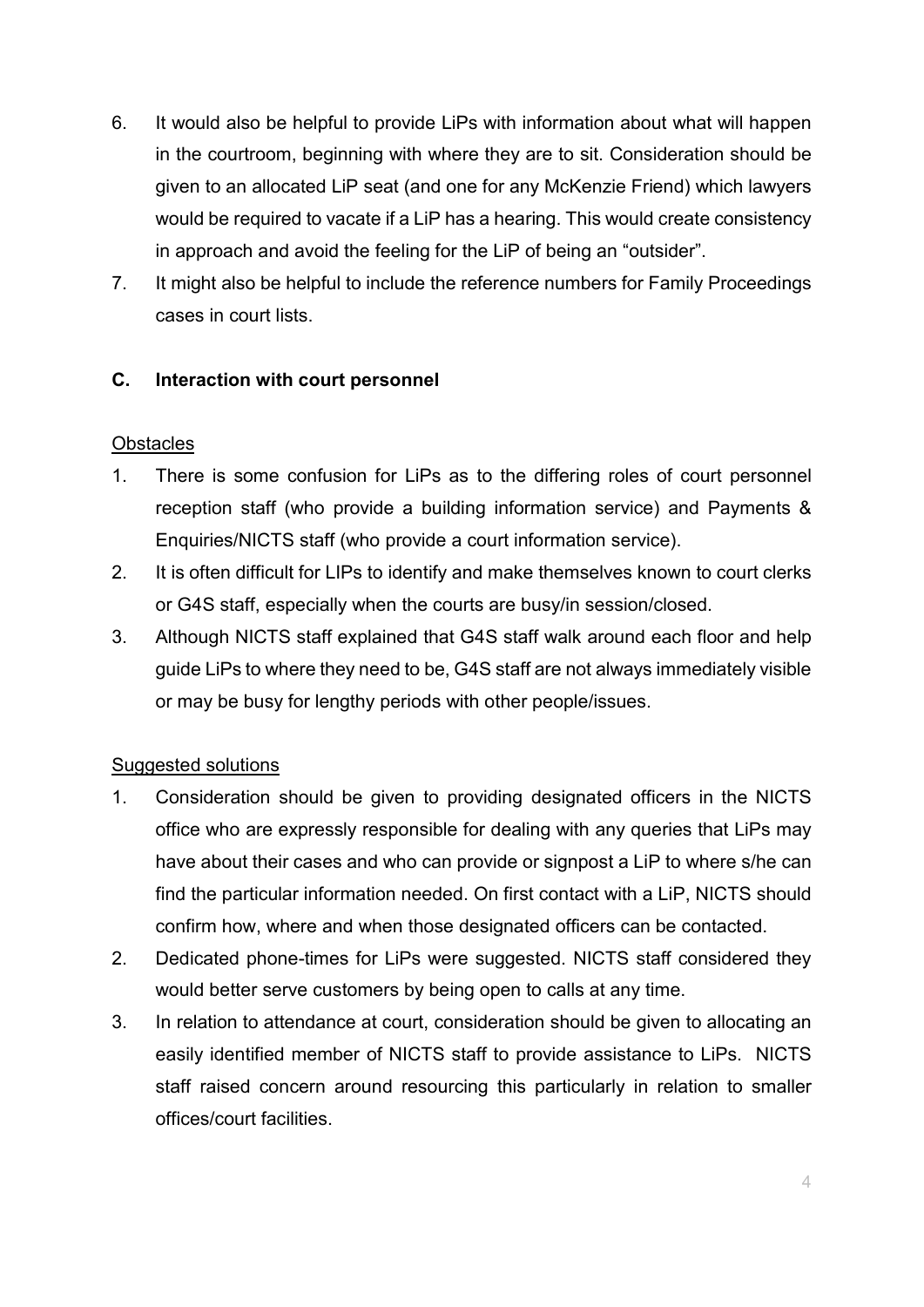- 4. In relation to attendance at court, consideration should be given to a designated waiting area for LiPs. G4S staff could come to them to deal with any queries. This would help counter the feeling that LiPs often experience of being "outsiders". It would provide a physical space where they would be included within the courts.
- 5. The LiPs need for assistance could be signalled by pressing a button, a light would go on, and when G4S see the light they would know that there is a query to be dealt with (similar to a supermarket check-out light or a call button in an aeroplane).
- 6. Consideration should be given to allocating an easily identified member of G4S staff to provide assistance to LiPs.

#### D. Signage

#### Obstacles (first floor

- 1. It is not clear at present at whom the signage is targeted. There are no distinctive features or indications of types of court users who need to read the information.
- 2. Signage on the ground floor is too indistinct (grey on grey).

#### Obstacles (second floor)

- 1. The signage is opposite the lift but when the floor is busy (as it usually is in the mornings), the signage is hidden or difficult to see. There is also a need to make this more distinctive (black letters rather than grey on grey).
- 2. The signage outside the lift is very cluttered with different assorted signs. It is difficult to distinguish the most important or most relevant information.
- 3. The current signage above the doors into the family court area could be more prominent (currently a laminated white sign on the door frame).

#### Suggested solutions

1. It would be more helpful if the signage was like a floor plan, similar to what is commonly found in a museum setting e.g. demarcating particular areas, showing different levels of the building so people know the courts are spread over different floors and where to find their particular courtroom.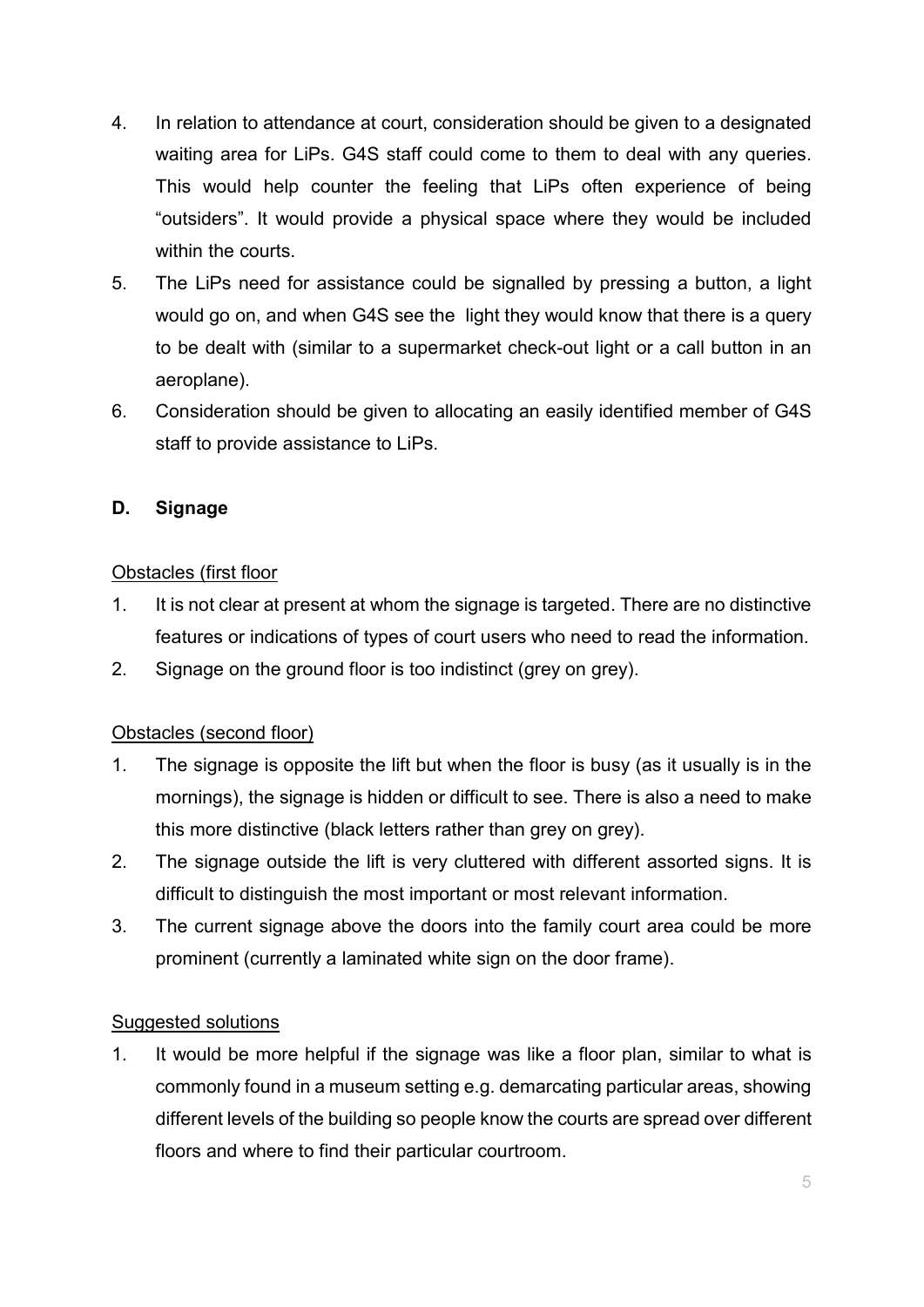- 2. It would be helpful if there was a colour or logo that LiPs could look for that would draw their attention to information that is particularly directed at them. NICTS staff expressed concern that they cannot prioritise one group of court users over another.
- 3. Signage should standout clearly and should not be at risk of being obscured by crowds etc. The signage on the third floor is clearer and more visible with black lettering on a pale background.

#### E. Concluding comments

It is proposed that similar visits will be organised in a number of courts outside Belfast as there may be additional or different issues that do not arise in Laganside. The visit to Laganside Courts has highlighted a number of issues that are specific to Laganside and the Reference Group would ask that these are considered and dealt with as soon as practicable. Following the visits to other courts any general issues that apply to all courts could be considered as part of a wider strategy.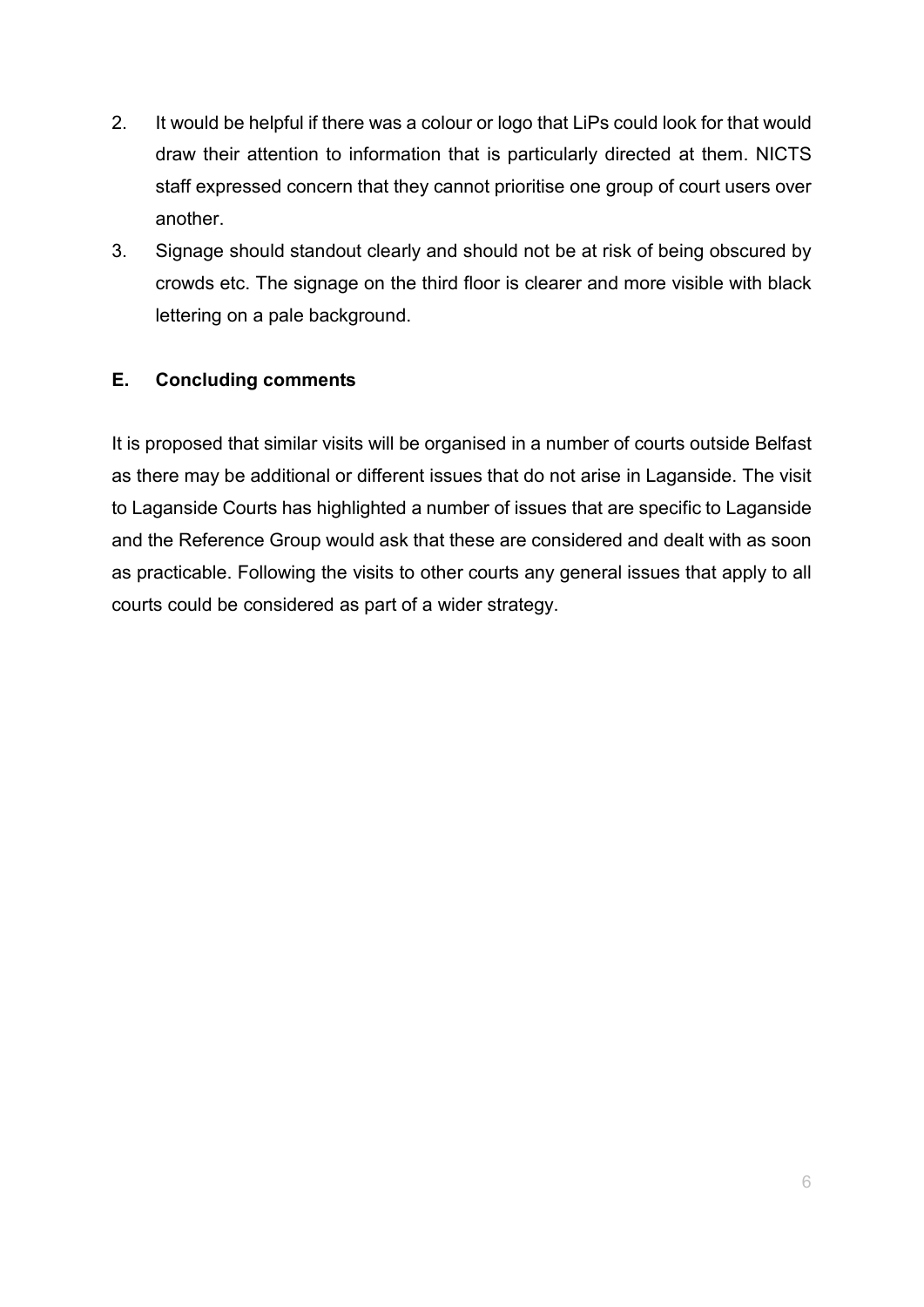#### Litigant in Person Reference Group visit to Dungannon Court

#### A. Introduction

In September 2018 the School of Law at Ulster University in partnership with the Northern Ireland Human Rights Commission (and funded by the Nuffield Foundation) published its research report "Litigants in person in Northern Ireland: barriers to legal participation", which evidenced some of the main challenges faced by litigants in person (LiPs) involved in civil or family proceedings. Following publication of that research, the Department of Justice in consultation with Ulster University and the Northern Ireland Human Rights Commission, established the Litigants in Person Reference Group, with a view to identifying ways to improve the experience of personal litigants in the courts system in Northern Ireland. The work of the Group is currently focused, on the information and support needs of LiPs and their relationships with others in the justice system.

On 4th October 2019 members of the Reference Group visited Dungannon Court with NICTS staff to identify any obstacles LiPs may face in navigating the court environment and to explore potential practical solutions for overcoming any such obstacles. What follows is a summary of the observations and suggestions that emerged from that visit.

#### B. Layout, design etc.

- 1. The Dungannon Court House is a modern building which is bright and airy and has disabled access. It has parking spaces within its grounds including provision for parking close to the building to facilitate disabled access. The Court is located close to Dungannon town centre so it is close to local bus services. The visit was on a Friday afternoon and there was little activity around the four courts operating within the building.
- 2. On entering the building, everyone is required to go through a security check which is managed by staff outsourced from NICTS. The staff have been trained to answer and assist users whenever possible. There is a public enquiry office on the ground floor which is easy to find.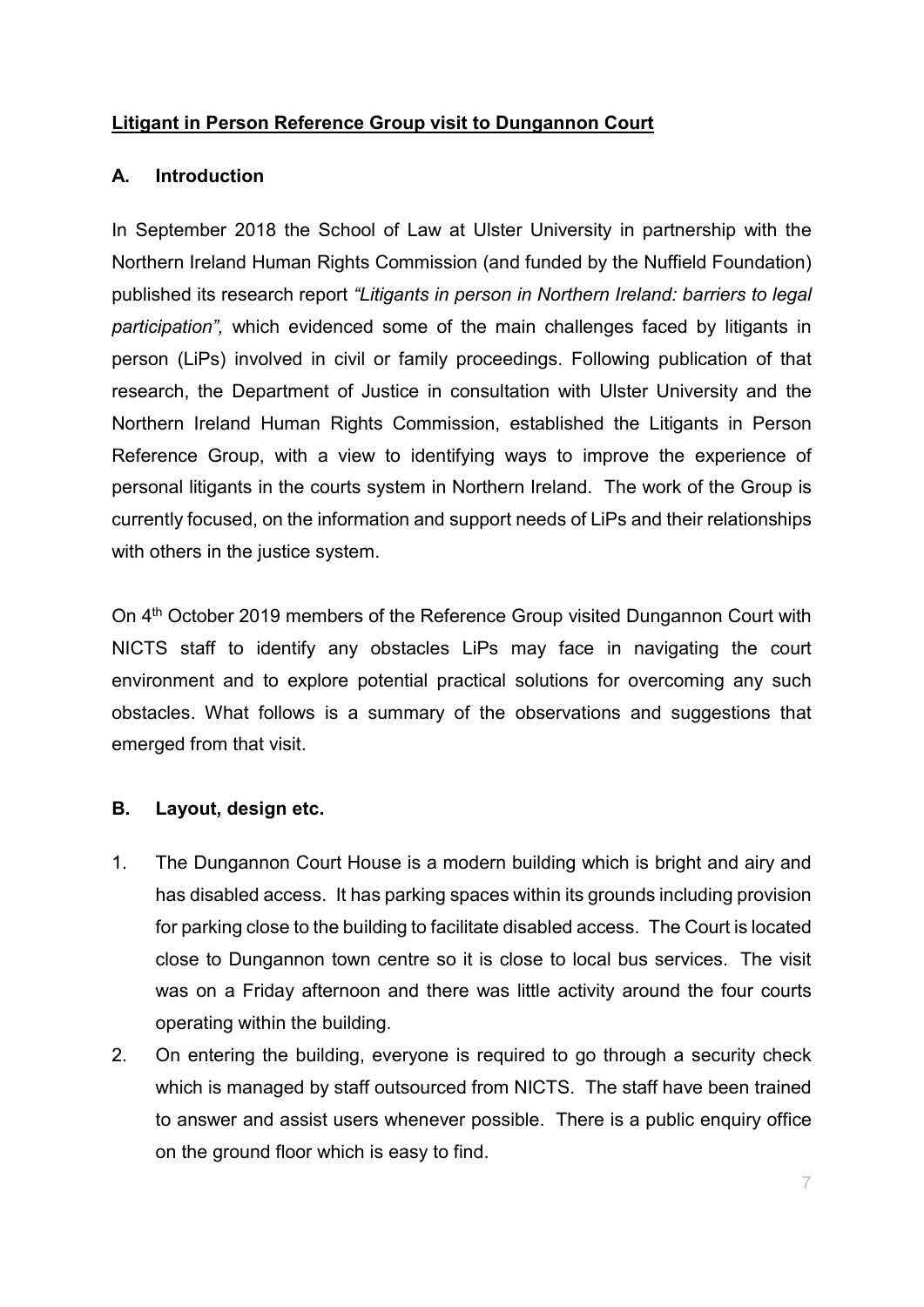- 3. The four courts operate across three separate floors with lift and stair access. The signage is generally good though there are no braille signs. Induction loops can be used in all four court rooms for people with hearing impairments.
- 4. Each court has a waiting area with chairs which are bolted to the floor. During our visit a member of the public came up to the third floor to ask if anyone minded her sitting up here as the seats downstairs were so uncomfortable.
- 5. There is an array of posters in the public office and in each waiting area outside the court and a video screen as people move into the building on the ground floor. The video screen displays the names of users and which courts they are expected to be seen in (as standard names for those attending Family Proceedings are not listed due to privacy).
- 6. There is little coherence to the posters displayed, for example, the poster setting out 'what we expect from you' and 'what you can expect from us' is in the public reception waiting area and one in the waiting area of one court but, not others. One poster in the reception area covering disability needs has an information leaflet pinned over it. It would be good to have key specific information on each floor with, in some cases, a leaflet about what you can expect from us and the reverse or an online version available in advance which is mentioned in letters to court users.
- 7. Some posters on the ground floor are immediately behind a row of chairs in a waiting area and as a result, you would have to stand over someone sitting and waiting to read the poster (several posters have quite a lot of text and could not be read from a distance). In most areas, the posters are not immediately behind the waiting area chairs so they can be accessed readily. The intention is to introduce more video screens for information in due course.
- 8. There are signs encouraging individuals to let court staff know if you don't have a solicitor though, again, they are not on every floor (at least as far as we could see).
- 9. A café operates on the first floor which is open to 2pm. The court operates to facilitate judges so users called all attend from around 10am and many will not have their cases heard immediately so even knowing that in advance would be helpful as it was pointed out that many LiPs would not go and get a tea/coffee or use the toilet for fear of missing being called into court.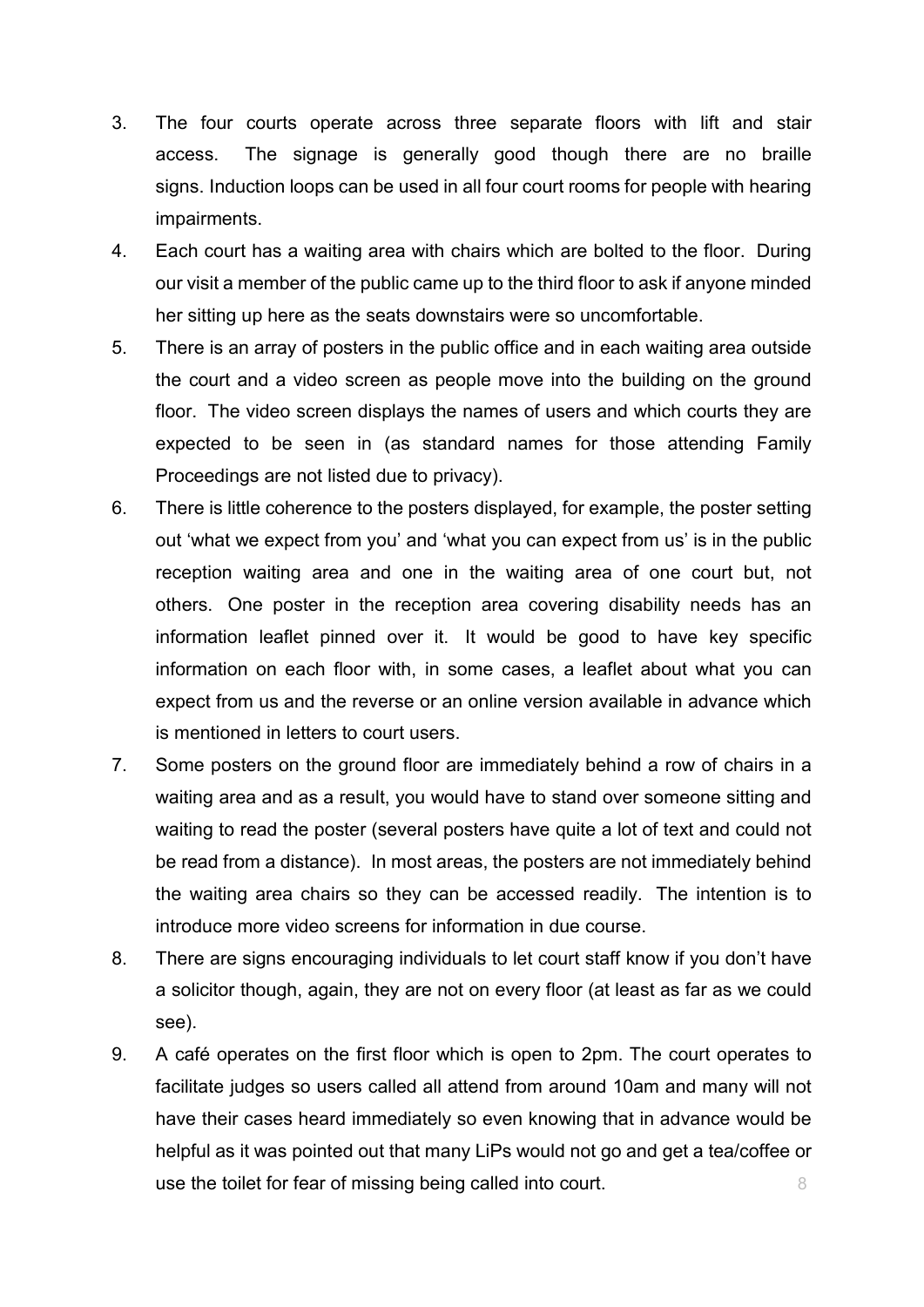- 10. There are no facilities for bringing children with you to the court and this is discouraged. Where a child or young person is a witness or involved in a case then, normally DPP or solicitor has made any necessary arrangements. A LiP who doesn't have childcare arrangements will have to 'make do and mend'. There are consultation rooms on each floor so that an individual can be separated from a former abusive partner, however, to access this the onus falls on the LiP to both know this facility is available and to alert court staff.
- 11. There was a discussion around helping LiPs prepare in advance. Issues raised included alerting a person in advance from the outset that he or she has been named on proceedings and is therefore likely to have to appear in court at some stage. Presently, a person often gets around 14 days' notice of needing to attend court and getting legal representation. Even preparing in advance without a solicitor at short notice can often be difficult. An example cited was being issued with a court order at 8pm on arriving home from work in the evening of the need to attend court the next day. Court staff raised that court rules may prevent such an approach.
- 12. More information about what to expect and how to prepare in accompanying letters to attend court would be helpful. This could be done through a leaflet or even suggesting an online link on where to access further information. This could allow people to understand that if a case is called for 10am it may not go ahead immediately, who to ask if you have a query when you arrive, what to do if the other side is for example, a former partner and because of circumstances you wish to be kept apart from that individual etc.
- 13. We also discussed the expectations on staff, court users and others that conversations in public areas and proceeding should be kept private. Court staff noted that their staff are trained in awareness of privacy and general principles around this, otherwise no other information is provided to others. There are clearly very public conversations going on about cases in public areas especially in the reception and waiting areas (when consulting rooms are all taken). An example given was a blog by a McKenzie Friend which included details of a case that the individuals and family members involved would have known referred to them.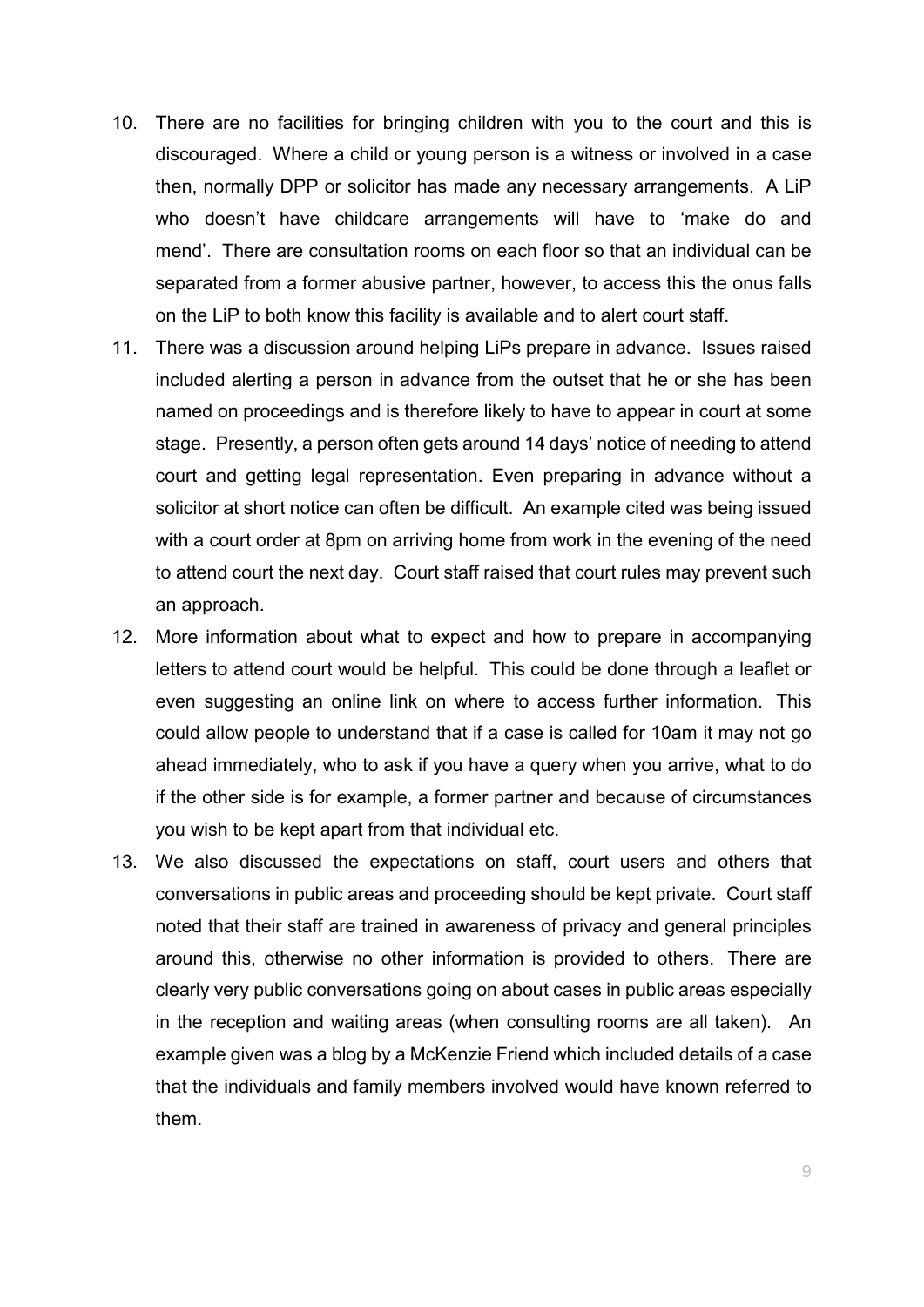#### C. Conclusion

It was good to see a local court and court service staff were open in facilitating the visit. Our inclination might be to visit one more local court, perhaps one which is not as modern to provide a useful comparator.

The facilities in Dungannon were generally very good yet, the onus still largely falls to LiPs to work out how to prepare in advance, seek help etc. and more could be done to facilitate this. As court service staff pointed out the substantial majority of court users are coming to court in whatever role for the first time.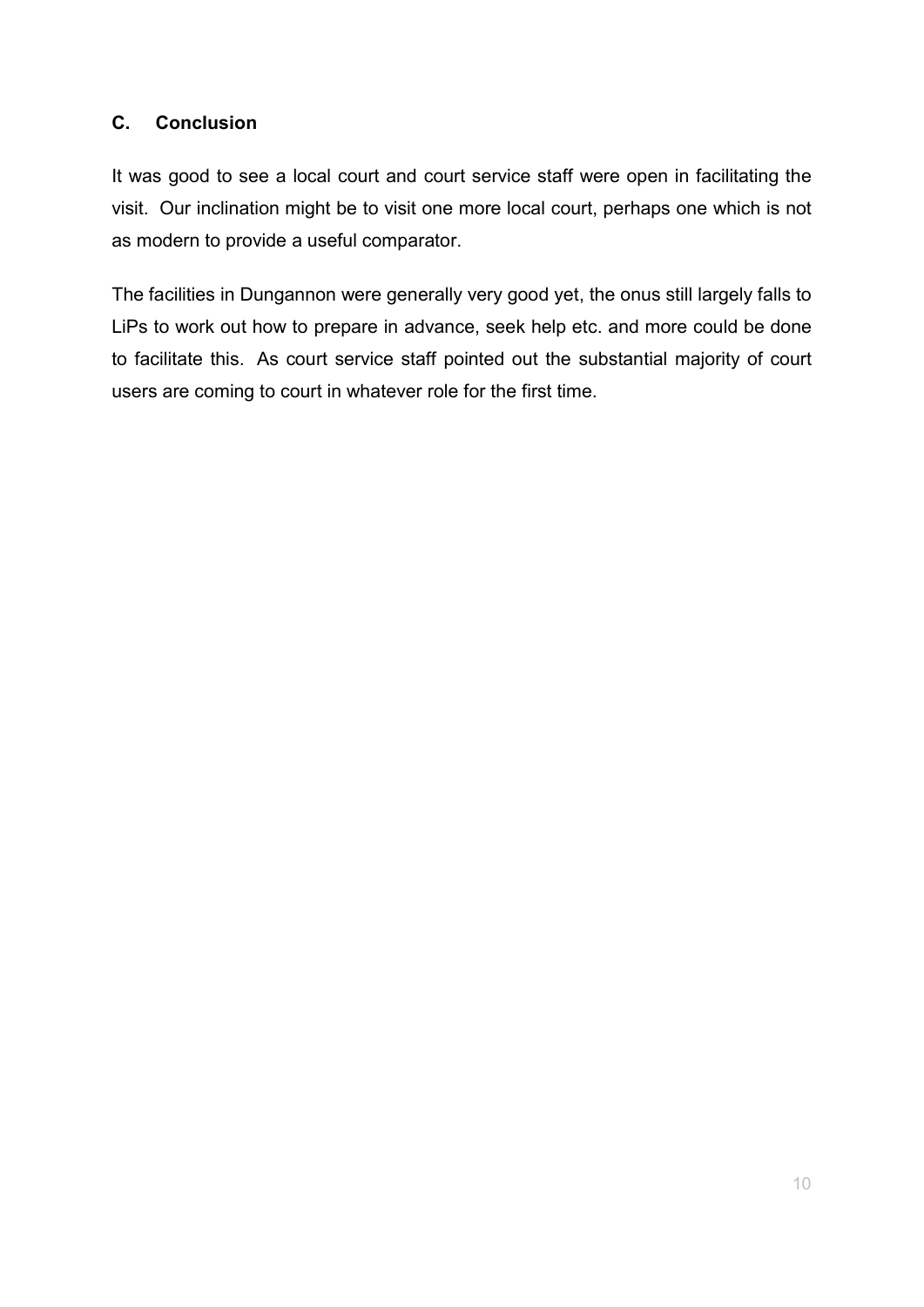### DoJ/NICTS Response and Action Plan

|    | <b>Reference Group Proposal</b>                                                                                                                                                                                                                                                                                                                                           | <b>NICTS / DoJ Response &amp; Action</b>                                                                                                                                                                                                                                                                                                                                                                                | <b>Delivery Date</b>                                                                                                     |
|----|---------------------------------------------------------------------------------------------------------------------------------------------------------------------------------------------------------------------------------------------------------------------------------------------------------------------------------------------------------------------------|-------------------------------------------------------------------------------------------------------------------------------------------------------------------------------------------------------------------------------------------------------------------------------------------------------------------------------------------------------------------------------------------------------------------------|--------------------------------------------------------------------------------------------------------------------------|
| 1. | Consideration should be given to NICTS<br>developing a webinar to guide individuals<br>through the process of completing certain court<br>applications and provide guidance on how to fill<br>in forms as well as information on where to go in<br>different court buildings. A virtual reality tour (or<br>video) of different court buildings might also be<br>included | DoJ and NICTS are involved in a UU led project to<br>develop information tools for parties to family<br>proceedings including a webinar. Further webinar<br>type tools will be considered following review of<br>products emerging from that project.<br>DoJ is also considering other potential tools to aid<br>court users, work on the first of which, a virtual reality<br>tour of a family court room is underway. | September 2020<br>(subject to the<br>availability of<br>external expert<br>resource)                                     |
| 2. | Consideration should<br>be given to including<br>an<br>accessible explanatory leaflet from NICTS when a<br>summons is issued.                                                                                                                                                                                                                                             | NICTS has committed to reviewing all customer<br>communications (excluding those produced by the<br>Court) – with a view to simplifying and streamlining<br>communications. The work completed to date on<br>user journeys and experiences will be incorporated.<br>The LiP Steering Group will be asked to quality<br>assure the overall work programme.                                                               | October -<br>December 2020<br>(date reviewed<br>(from March 2020)<br>as a result of<br>Covid-19<br>Recovery<br>planning) |
| 3. | NICTS indicated that there is a new IT upgrade<br>underway and this may include having video screens<br>to display information at the entrance to the court,<br>potentially beside or opposite the lifts.                                                                                                                                                                 | To be considered within the context of the NICTS ICT<br>Strategy/ Modernisation Programme.                                                                                                                                                                                                                                                                                                                              |                                                                                                                          |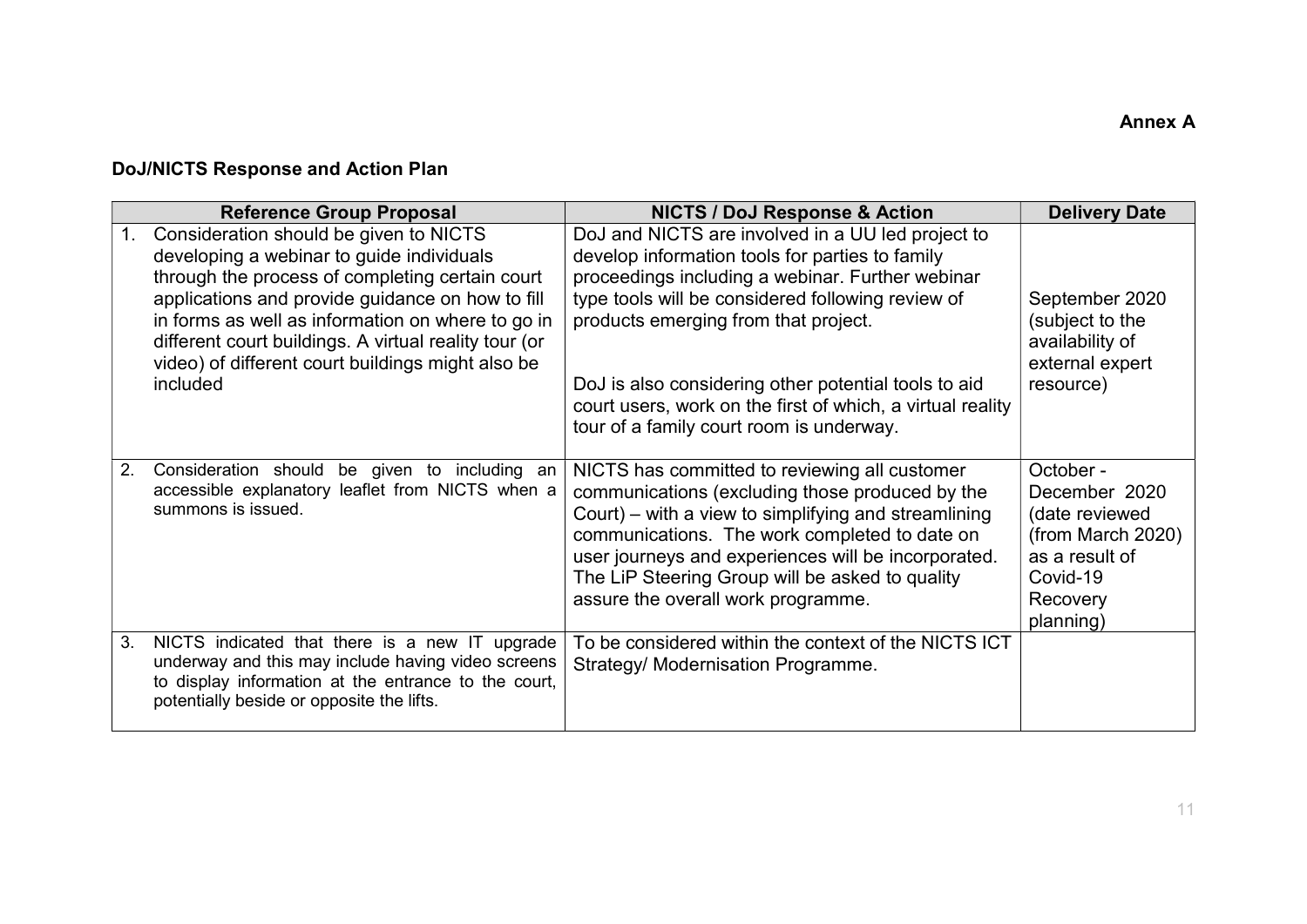|    | <b>Reference Group Proposal</b>                                                                                                                                                                                                                                                                                                                                                                                                                                                                                                                                                                                                                                                                                                | <b>NICTS / DoJ Response &amp; Action</b>                                                                                                                                                                                                                                                                                               | <b>Delivery Date</b>                                                                                 |
|----|--------------------------------------------------------------------------------------------------------------------------------------------------------------------------------------------------------------------------------------------------------------------------------------------------------------------------------------------------------------------------------------------------------------------------------------------------------------------------------------------------------------------------------------------------------------------------------------------------------------------------------------------------------------------------------------------------------------------------------|----------------------------------------------------------------------------------------------------------------------------------------------------------------------------------------------------------------------------------------------------------------------------------------------------------------------------------------|------------------------------------------------------------------------------------------------------|
| 4. | A check-in system similar to that used in some GP<br>surgeries might be considered as part of a technology<br>upgrade where the name or ICOS number is put into<br>a touch screen. This then provides the individual with<br>information on which court to go to and where it is<br>located. This also has the potential to assist court<br>officials in ascertaining whether or not someone has<br>turned up.                                                                                                                                                                                                                                                                                                                 | This recommendation will not be progressed however<br>the work completed to address Recommendation 2<br>will aim to better support court users.                                                                                                                                                                                        |                                                                                                      |
| 5. | Further consideration should be given to what<br>information it would be helpful to display in waiting<br>areas. For example, information on how long cases<br>may take, what time they might start, the process for<br>calling a LiP into court, what to call the judge, the other<br>party and what the LiP will be called (respondent,<br>defendant, plaintiff, etc.). This information could be<br>repeated on a loop on TV screens if these are part of<br>the new IT upgrade. The alternative of having<br>barcodes that a smartphone can scan to access the<br>same information on the NICTS website was raised.<br>with the caveat that not all LiPs will be familiar with or<br>have access to smartphone technology. | This recommendation will be taken<br>forward<br>in<br>conjunction with Recommendation 2.<br>In addition the response to Covid-19 has provided<br>new opportunities to schedule both physical and<br>remote hearings – guidance issued by the Office of<br>the Lord Chief Justice provides specific support for<br>Litigants in Person. | October -<br>December 2020                                                                           |
| 6. | It would also be helpful to provide LiPs with<br>information about what will happen in the courtroom,<br>beginning with where they are to sit. Consideration<br>should be given to an allocated LiP seat (and one for<br>any McKenzie Friend) which lawyers would be<br>required to vacate if a LiP has a hearing. This would<br>create consistency in approach and avoid the feeling<br>for the LiP of being an "outsider".                                                                                                                                                                                                                                                                                                   | This recommendation will be considered in the<br>context of addressing Recommendation 1. Work on a<br>virtual reality tour of a family courtroom is already<br>underway.                                                                                                                                                               | Partially by<br>September 2020<br>(subject to the<br>availability of<br>external expert<br>resource) |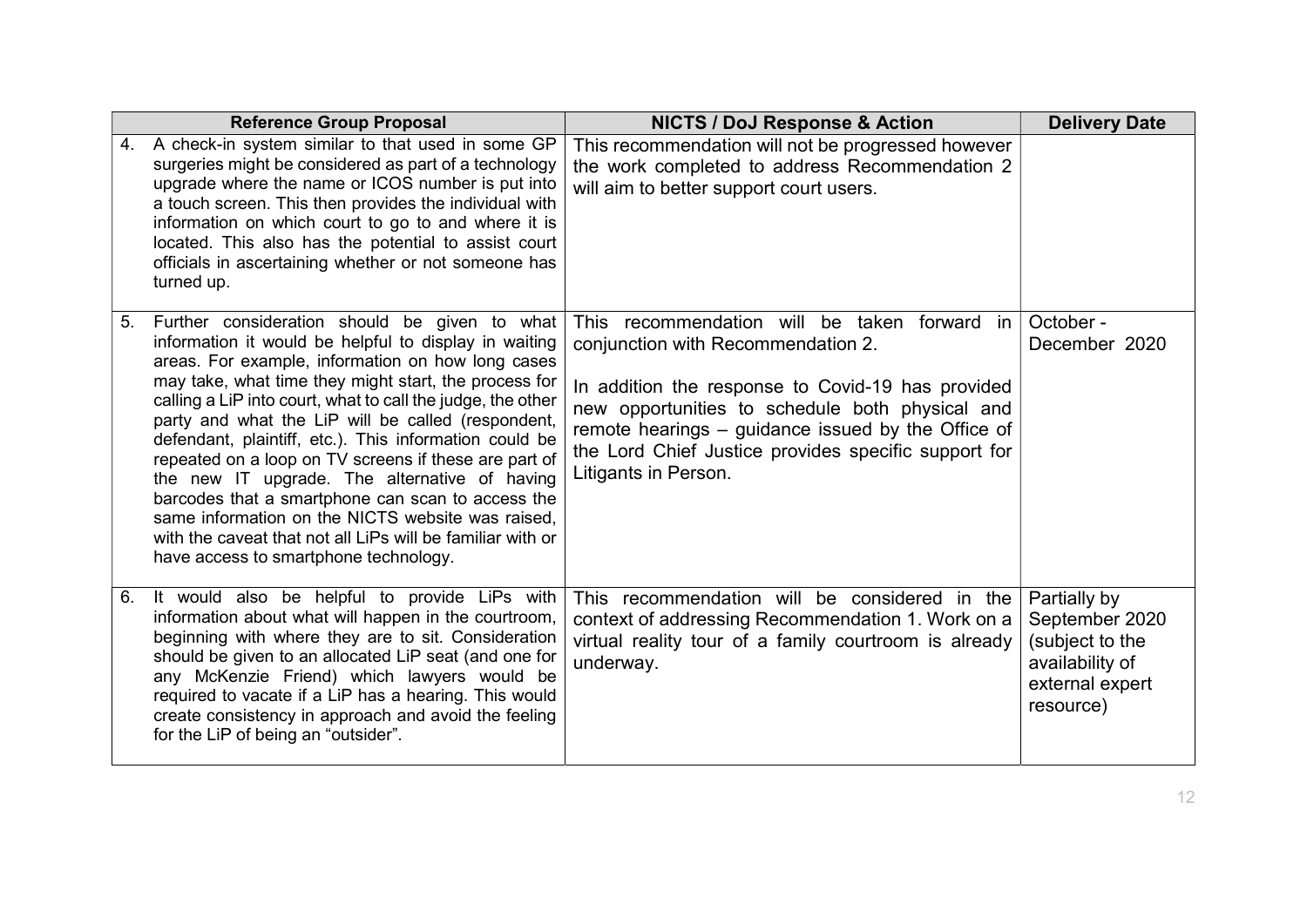|    | <b>Reference Group Proposal</b>                                                                                                                                                                                                                                                                                                                                                                                              | <b>NICTS / DoJ Response &amp; Action</b>                                                                                                                                                                                                                                                                                                                                                                                         | <b>Delivery Date</b> |
|----|------------------------------------------------------------------------------------------------------------------------------------------------------------------------------------------------------------------------------------------------------------------------------------------------------------------------------------------------------------------------------------------------------------------------------|----------------------------------------------------------------------------------------------------------------------------------------------------------------------------------------------------------------------------------------------------------------------------------------------------------------------------------------------------------------------------------------------------------------------------------|----------------------|
| 7. | It might also be helpful to include the reference<br>numbers for Family Proceedings cases in court lists.                                                                                                                                                                                                                                                                                                                    | Family Court Lists cannot be published $-$ this has<br>been assessed in terms of GDPR and information<br>However<br>regulations.<br>improved<br>access<br>communication should support a positive change in<br>relation to this recommendation.                                                                                                                                                                                  | N/A                  |
|    | <b>STAFF RESOURCES</b>                                                                                                                                                                                                                                                                                                                                                                                                       |                                                                                                                                                                                                                                                                                                                                                                                                                                  |                      |
| 8. | Consideration should be given to<br>providing<br>designated officers in the NICTS office who are<br>expressly responsible for dealing with any queries that<br>LiPs may have about their cases and who can provide<br>or signpost a LiP to where s/he can find the particular<br>information needed. On first contact with a LiP, NICTS<br>should confirm how, where and when those<br>designated officers can be contacted. | NICTS strives to provide a quality service to all court  <br>users in terms of administration of courts and the<br>associated communication. In doing so we aim to<br>ensure that all staff (including contracted services)<br>provide a quality service to court users, the need to<br>consider value for money and best use of public funds<br>precludes the Agency from having dedicated staff for<br>individual user groups. | N/A                  |
| 9. | Dedicated phone-times for LiPs were suggested.<br>NICTS staff considered they would better serve<br>customers by being open to calls at any time.                                                                                                                                                                                                                                                                            | As noted above.                                                                                                                                                                                                                                                                                                                                                                                                                  |                      |
|    | 10. In relation to attendance at court, consideration should<br>be given to allocating an easily identified member of<br>NICTS staff to provide assistance to LiPs. NICTS<br>raised concern around resourcing this, particularly in<br>relation to smaller offices/court facilities.                                                                                                                                         | As noted above.                                                                                                                                                                                                                                                                                                                                                                                                                  |                      |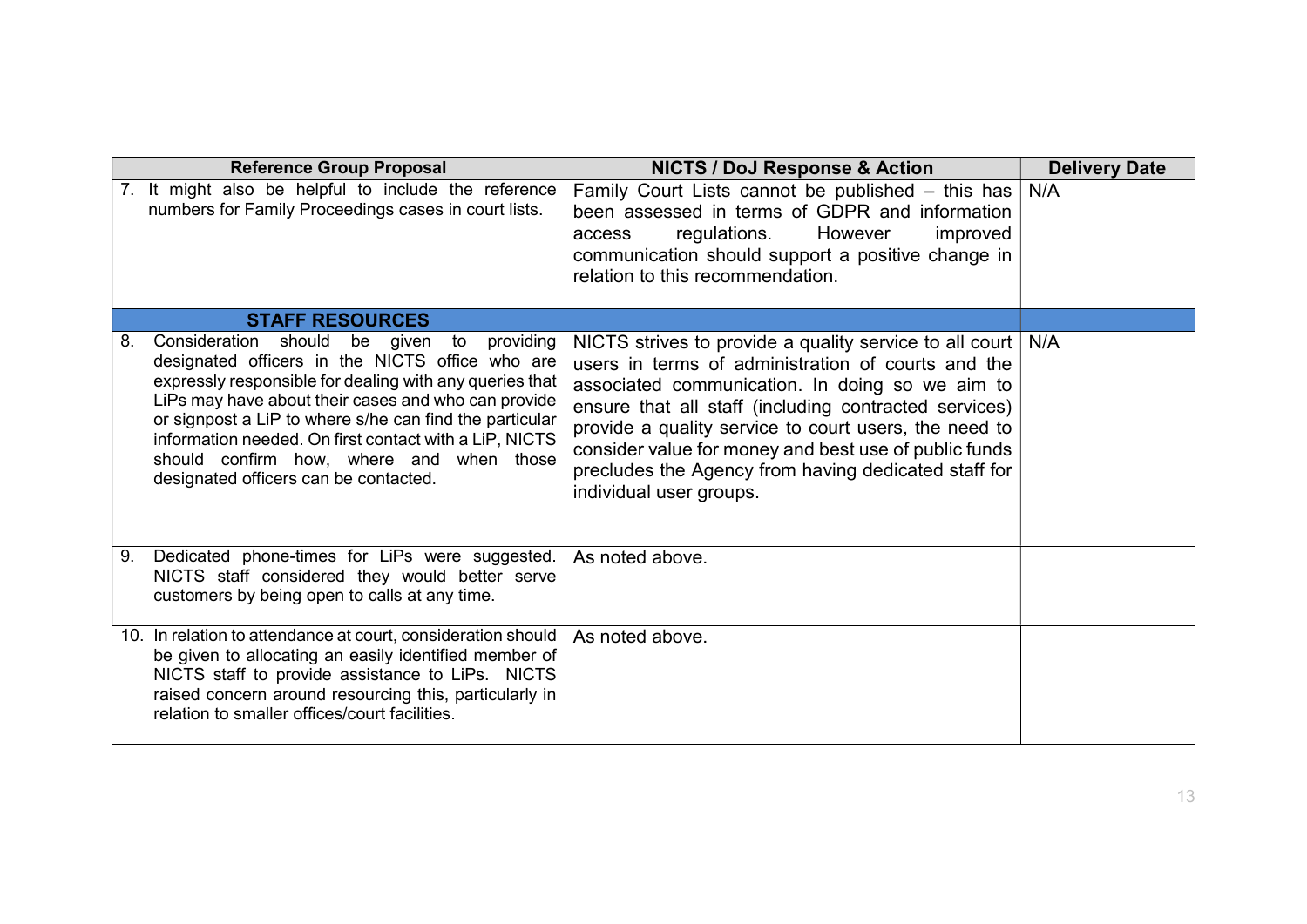| <b>Reference Group Proposal</b>                                                                                                                                                                                                                                                                                                                              | <b>NICTS / DoJ Response &amp; Action</b>                                                                                                                                                                                                                                                                                                                                                                                                                                                                                      | <b>Delivery Date</b> |
|--------------------------------------------------------------------------------------------------------------------------------------------------------------------------------------------------------------------------------------------------------------------------------------------------------------------------------------------------------------|-------------------------------------------------------------------------------------------------------------------------------------------------------------------------------------------------------------------------------------------------------------------------------------------------------------------------------------------------------------------------------------------------------------------------------------------------------------------------------------------------------------------------------|----------------------|
| 11. In relation to attendance at court, consideration should<br>be given to a designated waiting area for LiPs. G4S<br>staff could come to them to deal with any queries. This<br>would help counter the feeling that LiPs often<br>experience of being "outsiders". It would provide a<br>physical space where they would be included within<br>the courts. | NICTS is not be in a position where it can prioritise or $\vert$ N/A<br>provide individual representative groups with priority<br>access or service, given the current estate configuration<br>and constraints relating to listed and the aged condition of<br>the estate, however there is a recognised need to ensure<br>that appropriate information and support is available to all<br>court users. Addressing Recommendation 2 is a starting<br>point and this will be kept under review at LiP Steering<br>Group level. |                      |
| 12. The LiPs need for assistance could be signalled by<br>pressing a button, a light would go on, and when G4S<br>see the light they would know that there is a query to<br>be dealt with (similar to a supermarket check-out light<br>or a call button in an aeroplane).                                                                                    | As Above.                                                                                                                                                                                                                                                                                                                                                                                                                                                                                                                     |                      |
| 13. Consideration should be given to allocating an easily<br>identified member of G4S staff to provide assistance<br>to LiPs.                                                                                                                                                                                                                                | As Above.                                                                                                                                                                                                                                                                                                                                                                                                                                                                                                                     |                      |
| <b>SIGNAGE / PREMISES</b>                                                                                                                                                                                                                                                                                                                                    |                                                                                                                                                                                                                                                                                                                                                                                                                                                                                                                               |                      |
| 14. It would be more helpful if the signage was like a floor<br>plan, similar to what is commonly found in a museum<br>setting e.g. demarcating particular areas, showing<br>different levels of the building so people know the<br>courts are spread over different floors and where to<br>find their particular courtroom.                                 | Signage and potential changes will be considered in the<br>context of the NICTS Estates Strategy, with an aim to<br>provide consistent and high quality signage (both<br>electronic and static) throughout the estate as we<br>modernise our services and premises. The Estates<br>Strategy, when developed, will be subject to external<br>consultation and we welcome the views of the LiP Steering<br>Groups and individuals at this time.                                                                                 |                      |